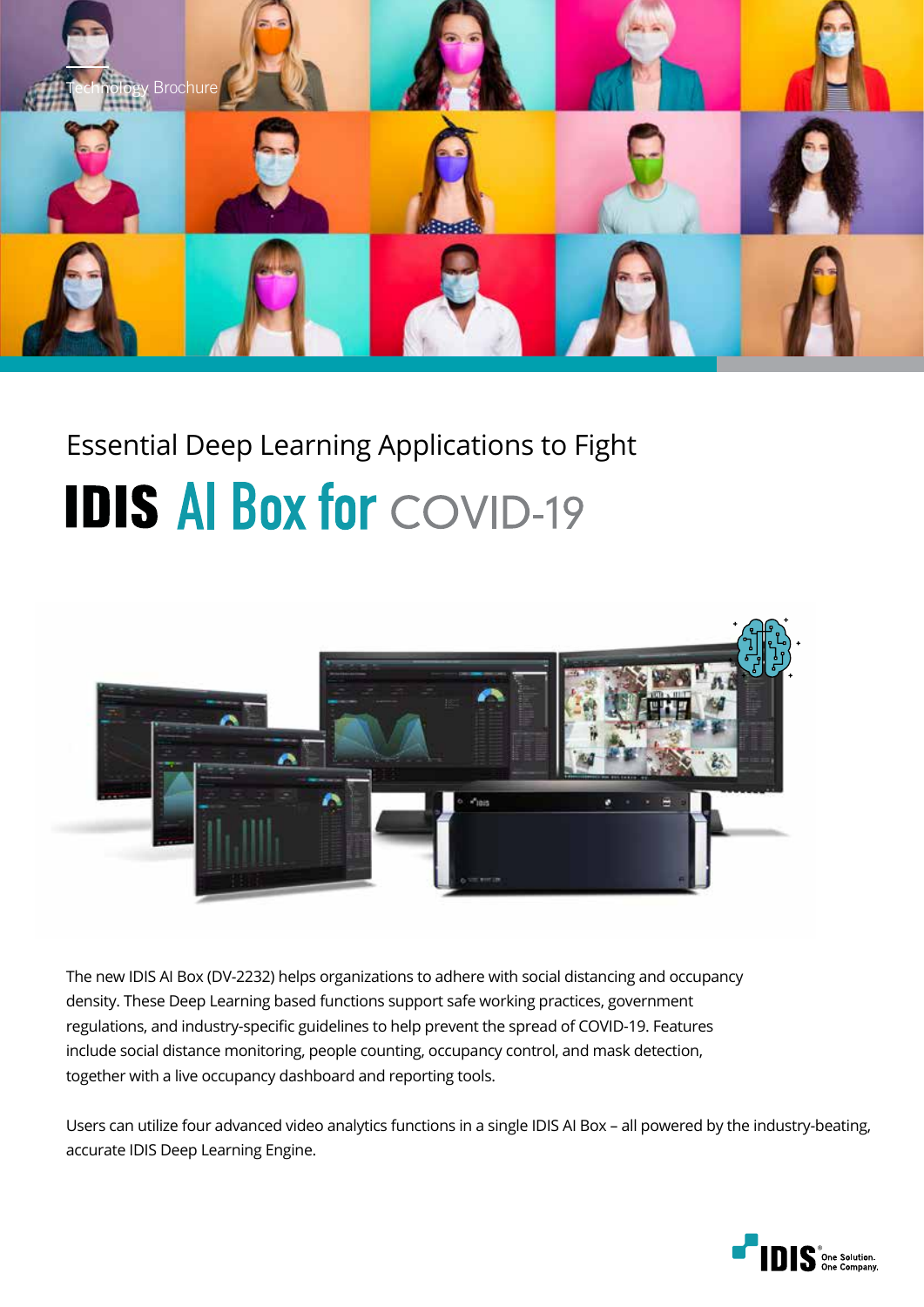# **Essential Deep Learning Applications to Fight COVID-19 In One AI Box**

Используйте четыре расширенных функции видеоаналитики в одном устройстве IDIS AI Box: нарушение социального дистанцирования, подсчет людей и превышение предела заполняемости помещений, обнаружение толпы, нарушение правил ношения масок, на основе самого точного в отрасли механизма глубокого обучения IDIS.

#### Используйте существующие системы видеонаблюдения

- · IDIS AI Box совместим с существующими камерами и видеорегистраторами IDIS
- · Без дополнительных затрат на покупку и обновление системы
- $\cdot$  Возможность адаптации для компаний любого размера  $\;$  Direct IP

### Подсчет людей и контроль превышения предела заполняемости помещений

Occupancy Web Dashboard





- · Используйте до 32-х камер для подсчета людей и управления количеством вход / выходов в режиме реального времени.
- · Устанавливайте до 32 зон для контроля заполняемости помещения
- · Occupancy dashboards display a 3-step traffic light image output.
- · Кастомизация с использованием логотипа и других изображений



- · Высокая точность определения окружения для определения безопасного расстояния
- · Wide range analysis compared to Top View
- · Video security and BI analysis possible with the same camera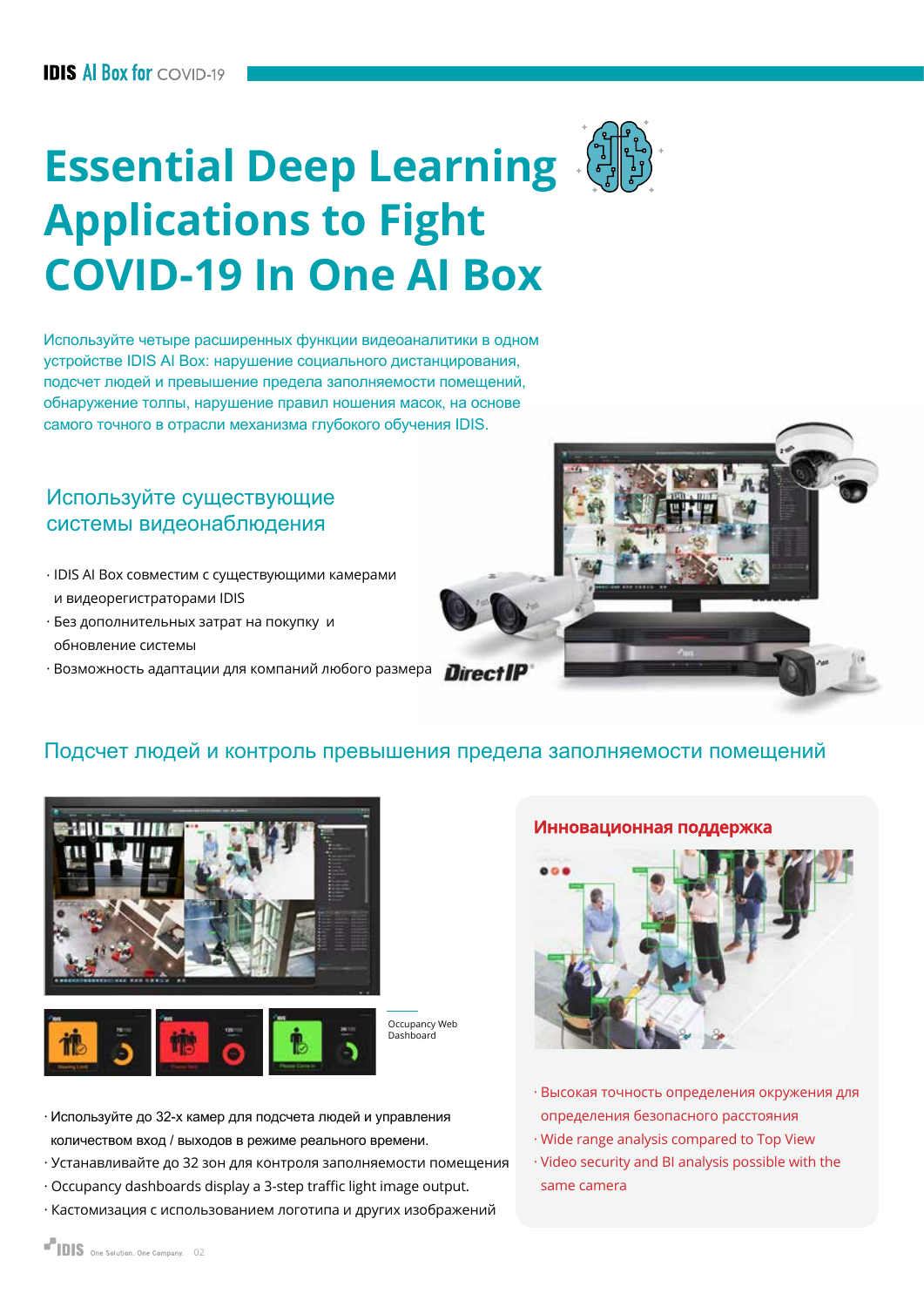## **Social Distancing Violation Detection**

- · This function detects distance between individuals and sends an alarm when a defined distance is violated.
- · Event notifications can be configured with audio alarms to issue verbal warnings.
- · Choose from five spacing sensitivity levels.





### **32-Channel Real-Time Simultaneous Video Analysis**

- · Analyze 32-channels using just one AI in the Box.
- · Benefit from four intelligent video analytics functions from one camera stream.
- · Fast and simultaneous registration of multiple NVRs.





Users can choose to detect people wearing a mask or people who are not wearing a mask, and trigger event alarms accordingly.



Detects crowds in pre-selected zones and triggers event alarms should a bottleneck or overcrowding occur.

## **Reports**

- · Dashboards and reporting tools for people counting and rule violations by time, day, and month.
- · Management and analysis of up to four stores.
- · Ability to export data to Excel spreadsheets.